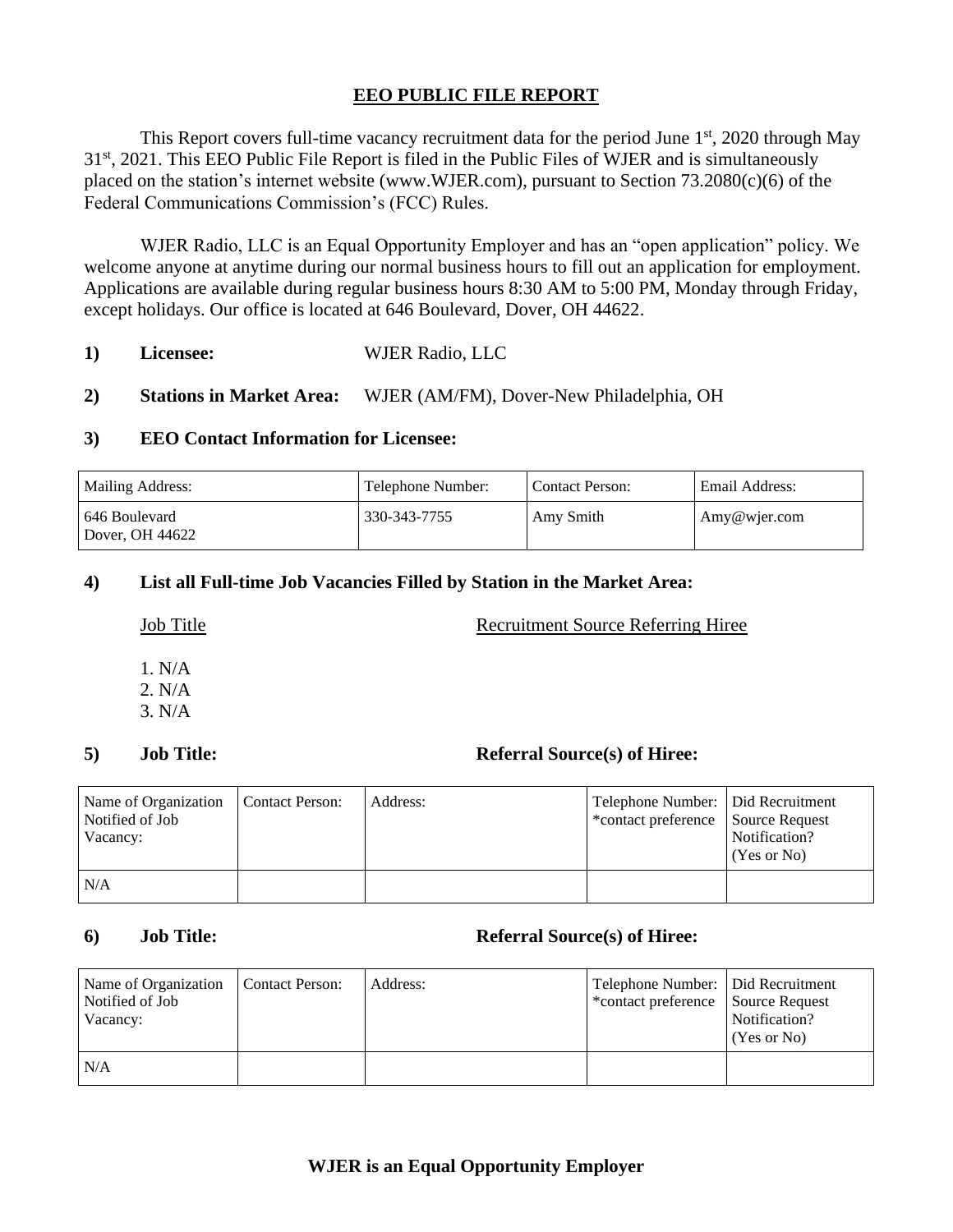| Name of Organization<br>Notified of Job<br>Vacancy: | Contact Person: | Address: | Telephone Number:   Did Recruitment<br>*contact preference Source Request | Notification?<br>(Yes or No) |
|-----------------------------------------------------|-----------------|----------|---------------------------------------------------------------------------|------------------------------|
| N/A                                                 |                 |          |                                                                           |                              |

**8) Total # of Interviewees Referred by Each Source:** For the period from June 1<sup>st</sup>, 2019 through May 31<sup>st</sup>, 2020, the Licensees interviewed **NO** interviewees for full-time job vacancies. These Interviewees were referred by the following sources:

| <b>Recruitment Source</b> |                                    | <b>Total Number of Interviewees Referred</b> |  |
|---------------------------|------------------------------------|----------------------------------------------|--|
| (1)                       | <b>On-Air Radio Advertisements</b> |                                              |  |
| (2)                       | Referrals                          |                                              |  |
| (3)                       | <b>Internal Promotions</b>         | 0                                            |  |
| (4)                       | Internal Bulletin Board Posting    |                                              |  |
| (5)                       | <b>Stations Website</b>            | $\theta$                                     |  |
| (6)                       | Walk-ins                           | 0                                            |  |
|                           |                                    |                                              |  |

# **9) Supplemental Recruitment Measures:**

# **(a) Job Fairs**

| Description of Supplemental Recruitment Measure:                                                                                                                                                                                                                                                                                                                                                                                                                                                                                                                                                                                                                                                                                                                                                                 | Date:                               | Personnel Involved: (Position)                                                                                                                  |
|------------------------------------------------------------------------------------------------------------------------------------------------------------------------------------------------------------------------------------------------------------------------------------------------------------------------------------------------------------------------------------------------------------------------------------------------------------------------------------------------------------------------------------------------------------------------------------------------------------------------------------------------------------------------------------------------------------------------------------------------------------------------------------------------------------------|-------------------------------------|-------------------------------------------------------------------------------------------------------------------------------------------------|
| Thursday, May 6 <sup>th</sup> , 2021 WJER co-sponsored a<br>virtual job fair with OhioMeansJobs Tuscarawas<br>County, Goodwill Industries, the Tuscarawas<br>County Chamber of Commerce, and U.S.<br>Congressman Bob Gibbs. The virtual job fair<br>featured 62 employers and many job seekers. WJER<br>Radio promoted the job fair for three weeks prior to<br>the event. Due to Covid a live broadcast wasn't<br>possible so we hosted employers on our morning<br>show via phone on the day of the job fair. WJER<br>made available applications for part time positions<br>and internships at the station to job fair attendees.<br>Our pre-promotion took the form of radio, print, and<br>digital announcements. It was also a featured story<br>on WJER's news throughout the day as well as<br>WJER.com. | Friday, May 10 <sup>th</sup> , 2021 | Mandy Garver – Sales Manager<br>Ryan Pastircak - Announcer<br>Michele Spring - Announcer<br>Carrie Williams - Admin Assistant<br>Amy Smith - GM |

# **(b) General Outreach Efforts**

| Description of Supplemental Recruitment Measure: | Date | Personnel Involved: (Position) |
|--------------------------------------------------|------|--------------------------------|
|--------------------------------------------------|------|--------------------------------|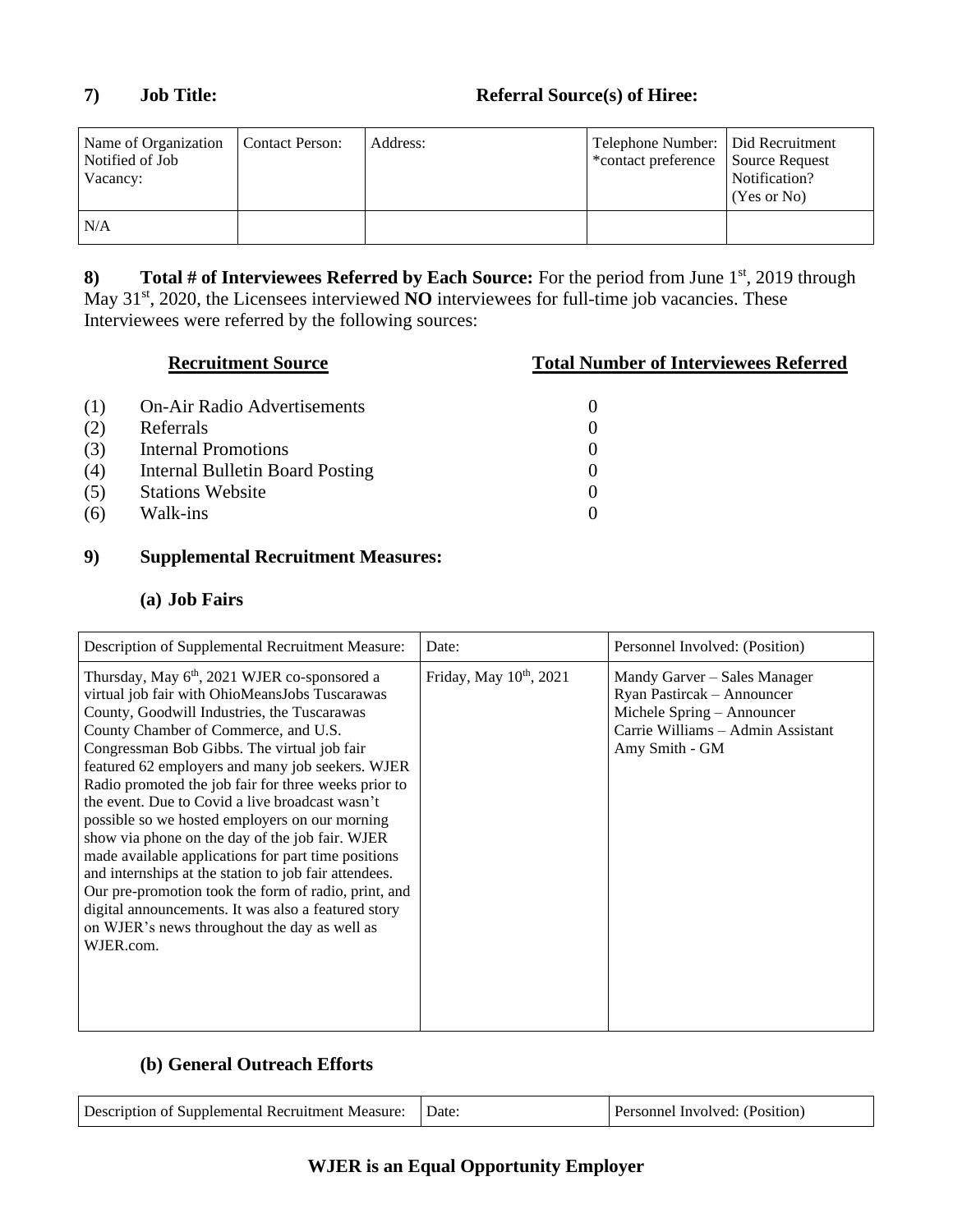| WJER Radio maintains a close working relationship<br>with OhioMeansJobs to give area employers and<br>educational institutions the opportunity to recruit<br>potential job applicants and provide answers to<br>questions regarding specific available job<br>opportunities. Amy Miller of OhioMeansJobs called<br>the WJER studio every Monday at 3:15 p.m. to<br>discuss the "Hot Job of the Week," which highlights<br>an available job opportunity in our area and<br>promotes general employment opportunities and<br>services available to area residents. The "Hot Job" is<br>also posted on the homepage of our website,<br>www.WJER.com, where it remains available for<br>easy public reference for a full week until it is<br>updated with the next "Hot Job of the Week." WJER<br>is an Equal Opportunity Employer and coordinates<br>this regular feature as part of our ongoing Equal<br>Opportunity program to reach as wide and diverse<br>populations of our market service area as possible.                                                                                              | (Weekly)  | Amy Smith - General Manager<br>Mandy Garver - Sales Manager<br>Kelly Kyle - Announcer |
|-------------------------------------------------------------------------------------------------------------------------------------------------------------------------------------------------------------------------------------------------------------------------------------------------------------------------------------------------------------------------------------------------------------------------------------------------------------------------------------------------------------------------------------------------------------------------------------------------------------------------------------------------------------------------------------------------------------------------------------------------------------------------------------------------------------------------------------------------------------------------------------------------------------------------------------------------------------------------------------------------------------------------------------------------------------------------------------------------------------|-----------|---------------------------------------------------------------------------------------|
| WJER Radio is committed to promoting awareness<br>of career opportunities in radio broadcasting and the<br>recruitment of candidates for job opportunities when<br>positions become available at our station. We<br>communicate with students interested in radio<br>broadcasting during Career Day programs at area<br>high schools. We participate in mentoring programs<br>when educational institutions ask us to host a student<br>who is interested in radio broadcasting. We do our<br>best to accommodate as many of those individuals as<br>possible from various area educational institutions.<br>Additionally, we maintain close relationships with<br>Kent State University Tuscarawas, Kent State Main,<br>the University of Akron, and Mount Union College<br>by either hosting or presenting programs to students<br>interested in broadcasting careers. When we have<br>job opportunities, we notify those schools along with<br>other institutions of higher education within our<br>region of the state.2020-21 reduced some of these<br>typical efforts due to Covid protocol, however. | (Ongoing) |                                                                                       |
| WJER works closely with community groups and<br>organizations to promote their equal opportunity<br>initiatives within our community, and they assist us<br>with forwarding our efforts as an Equal Opportunity<br>Employer. We maintain regular contact with the<br>American Association of University Women and the<br>Minority Employment Readiness Committee<br>(MERC), which keeps us aware of issues of concern<br>to women and minorities as well as helping us<br>maintain an avenue for potential job applicants.                                                                                                                                                                                                                                                                                                                                                                                                                                                                                                                                                                                  | (Ongoing) |                                                                                       |
| When job opportunities become available at our<br>station, we contact area high schools, institutions of<br>higher education, and community groups to<br>advertise those opportunities using regional daily<br>and weekly newspaper classifieds. We also promote                                                                                                                                                                                                                                                                                                                                                                                                                                                                                                                                                                                                                                                                                                                                                                                                                                            | (Ongoing) |                                                                                       |